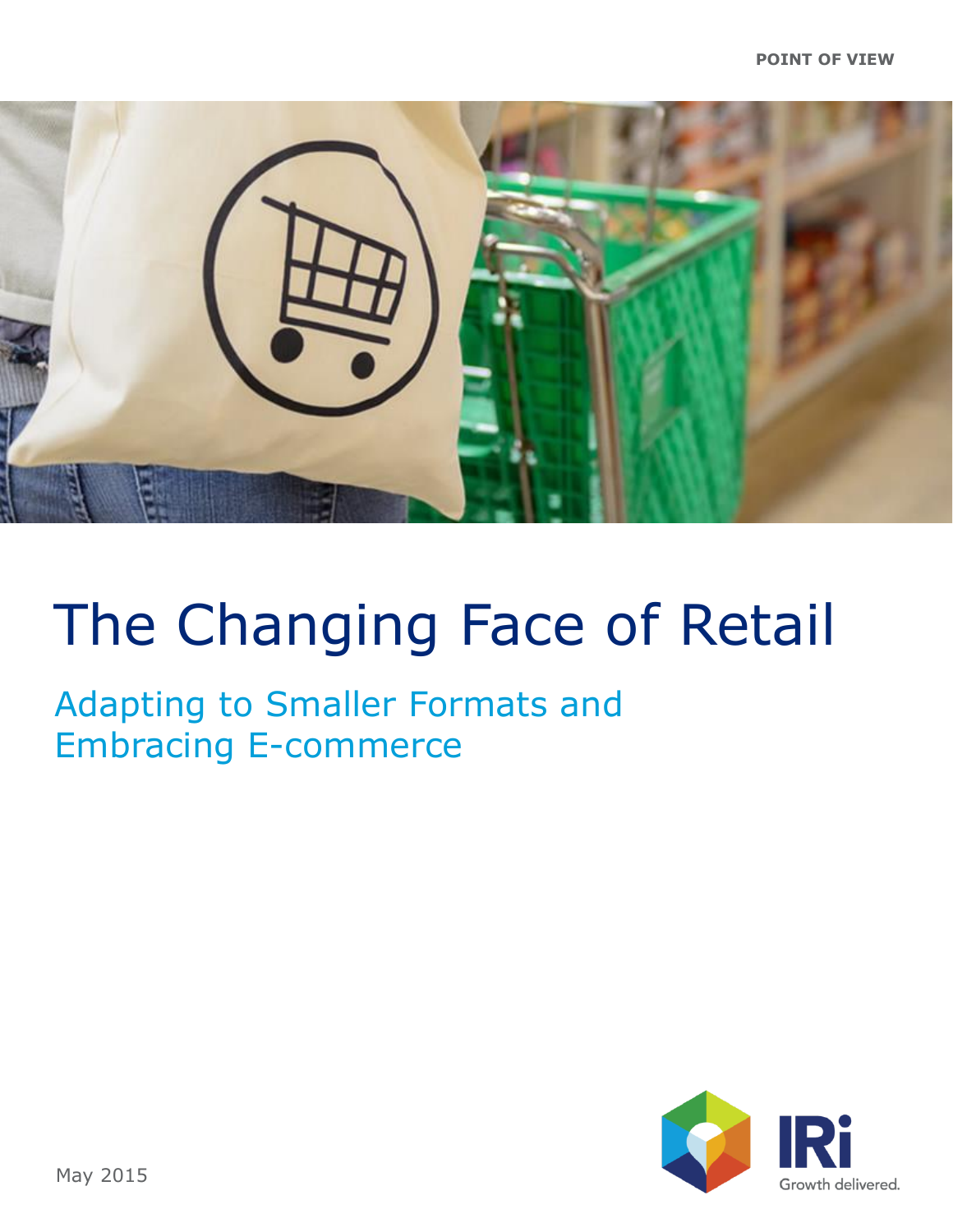Adapting to Smaller Formats and Embracing E-commerce

Food and beverage retailers, as well as other types of retailers, have likely noticed a distinct shift in shopper behaviors in recent years. Customers are increasingly shifting purchases away from larger-format merchandisers toward smaller, more experience-oriented, localized markets. This trend necessitates cutting back assortments to products that will drive the most value. Luckily, the shift to e-commerce has come at the right time. E-commerce both accelerates the trend to small shops and helps managers enable it through moving highfrequency, high-bulk household staples online.

In the face of this change, category managers can efficiently identify where to build or rationalize their product portfolios to adapt to changing in-store space and localized needs, by using more advanced merchandising and analytical strategies.

#### **The Shift Away from Large Brick-and-Mortar Retailers**

In the late '90s and early 2000s, small, local, neighborhood storefronts lived in fear of bigbox encroachment. The momand-pop shops of the world shut their doors as large-format locations drew customers away with low prices, extensive assortments and the convenience



Small Formats Gaining Trips at Large Formats' Expense



of one-stop shopping. However, following the recent recession, momentum has shifted away from "biggest box" retailing.

Across the majority of retail subindustries, shoppers are increasingly shifting their purchases to smaller-format locations, with traffic to malls and big-box retailers declining by more than 28 percent since 2011.<sup>1</sup> The reasons range from consumers moving away from valuing one-stop shopping, to the fact that CPG lags other retail sectors in the move to go small. CPG retailers, especially, showcase this shift (see figure  $1$ <sup>2</sup> as a natural but delayed outgrowth of its occurrence in many other channels, such as home improvement, where smaller, design-focused showrooms are gaining in popularity (see figure 2).<sup>3</sup>



(Flooring)

To adapt to this trend of "shopping small," many larger retailers are opening smallformat versions of their traditional larger-format banners. In addition to the oft-mentioned Walmart Neighborhood Market example, Giant Eagle introduced Giant Eagle Express and Tesco has rolled out Fresh & Easy Neighborhood Market.<sup>4</sup> Obviously, retailers cannot simply port over assortments from larger to smaller formats. In addition to space limitations, the move to smaller formats alters the shopping occasion, meaning retailers must take a new look at store layouts and assortments.

4.8%

Assortment decisions must shift from the traditional supply-chain push approach to assortments, evolving to a pull framework based on a deeper understanding of the shopper to generate samestore growth.

<sup>1</sup>Traffic data collected from 60,000 traffic-tracking devices installed at malls and large retailers in the U.S.

<sup>2</sup>IRI Total Store View ILD Panel data 52 weeks ending 2/22/2015, NBD dollar adjusted.

<sup>4</sup>"For Retail, Is Small the New Beautiful?" *Fitch*, http://www.fitch.com/think-article/for-retail-is-small-the-new-beautiful/



<sup>&</sup>lt;sup>3</sup> Source: Annual reports for Lumber Liquidators, The Tile Shop, The Home Depot and Lowe's.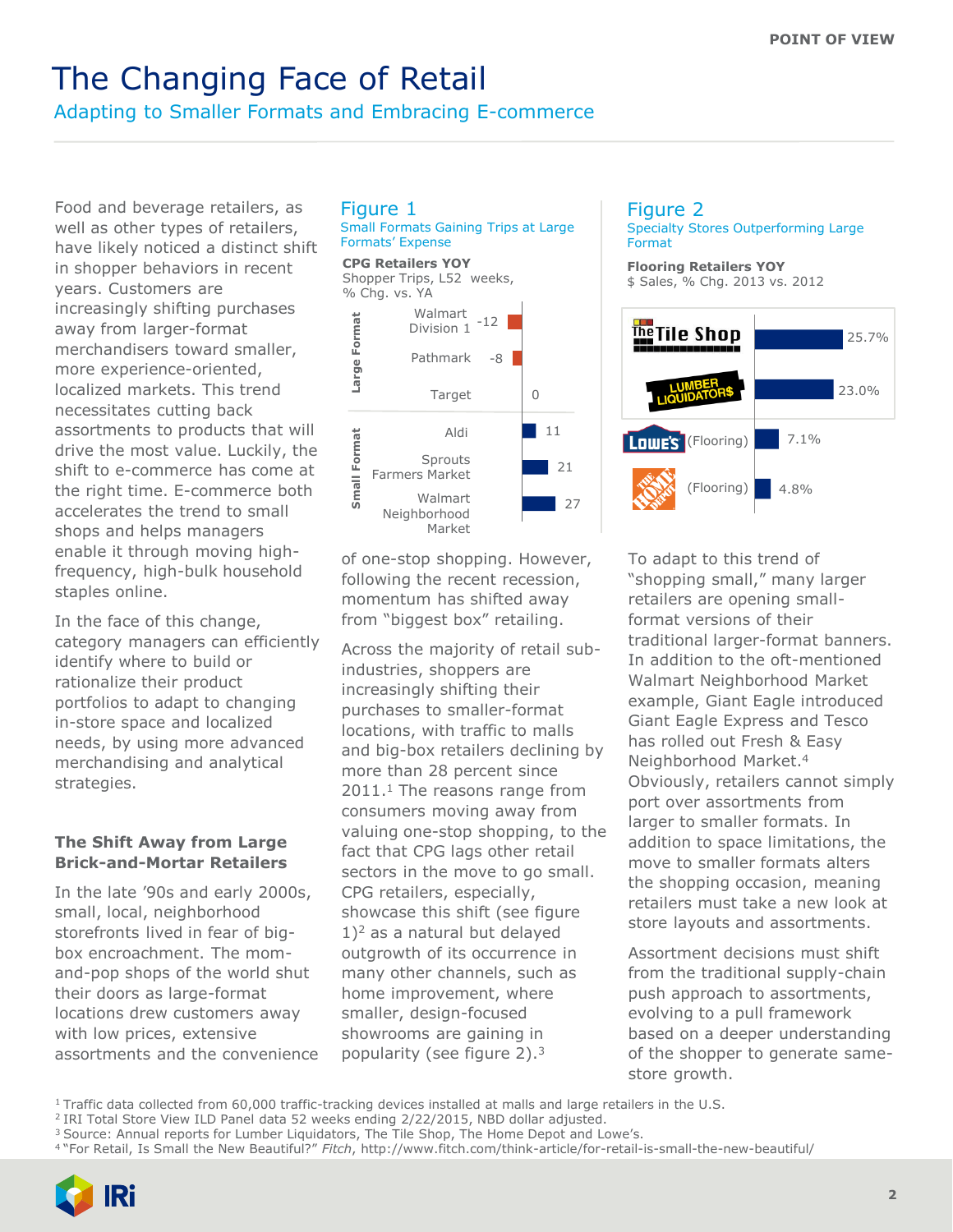Adapting to Smaller Formats and Embracing E-commerce

### Figure 3



Question: Thinking broadly about your last purchase, which of the following activities did you engage in? Please select all that apply. Bar size indicates number of respondents choosing the given path.

#### **The Virtual Bright Spot?**

Concurrent with the shift to smaller formats is the increasing impact of e-commerce in the food and beverage marketplace. Solutions such as AmazonFresh will soon cannibalize sales from traditional retailers in significant numbers; however, savvy traditional retailers can turn this e-commerce threat to their

advantage by adopting it to give their shoppers a new channel for purchasing, complementing their brick-and-mortar presence.

E-commerce is growing quickly in the CPG space, more than triple the rate of overall CPG sales, $5$ and even shoppers who buy products in-store are likely influenced by some digital media (see figure 3).<sup>6</sup> Although only a

small percentage of shoppers leverage store websites prior to choosing which CPG products to buy, there is a fairly high chance that potential customers will search for the availability of truly critical items on their chosen retailer's website. This presents the opportunity to lock in sales of items that are most appropriate for e-commerce, or even

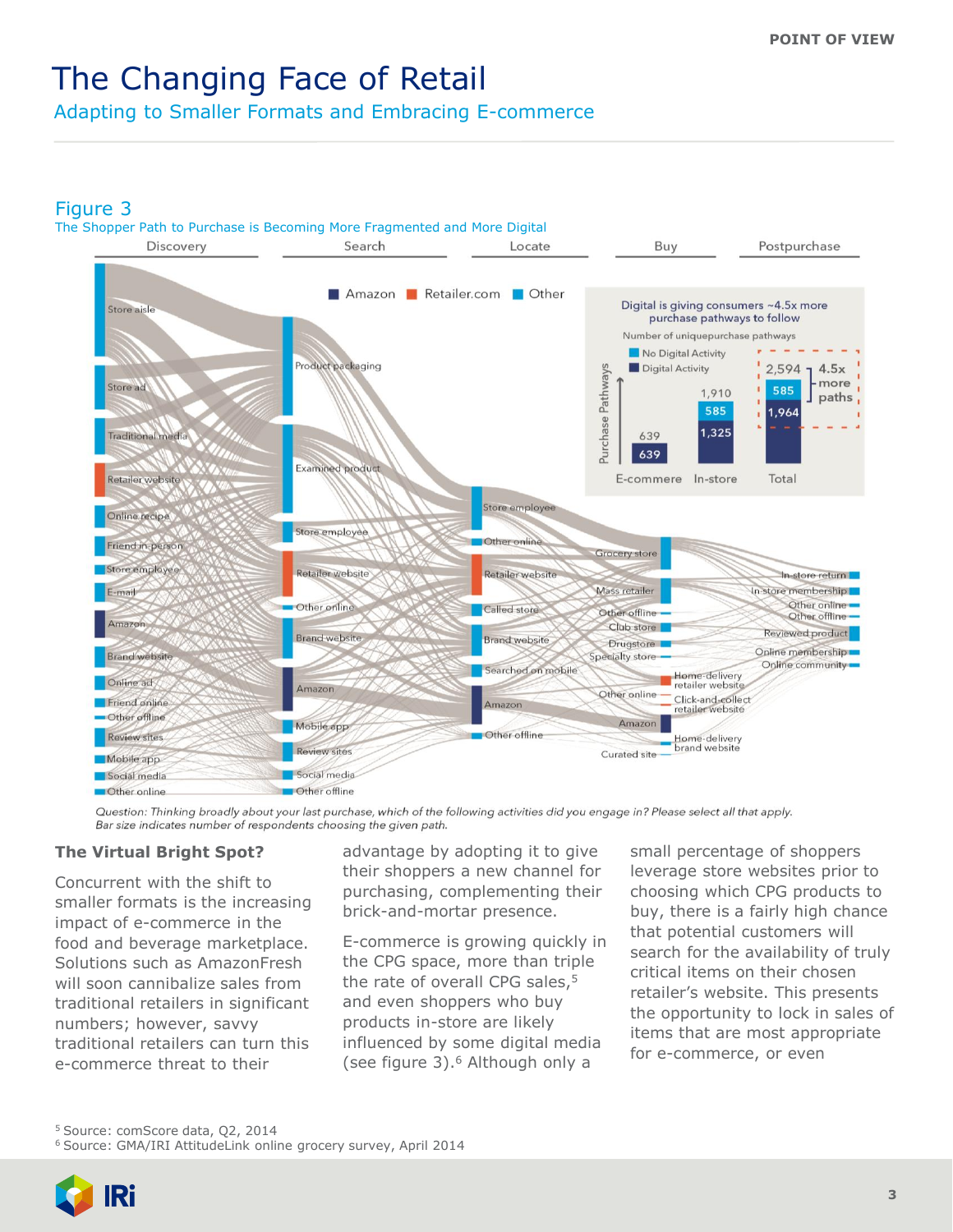Adapting to Smaller Formats and Embracing E-commerce

subscription-type replenishment, without devoting as much physical shelf space to them.

Looking ahead, different aisles will have highly varied rates of growth for e-commerce sales (see figure 4).<sup>7</sup> Although Health, Beauty, and General Merchandise are likely to remain in high demand online, Home Care and Beverages have a very high growth potential, likely due to their nature as stock household items bought at a regular frequency. On the other hand, most other edible categories are unlikely to see a great deal of conversion, making them poor candidates to shift items out of physical stores.

E-commerce represents both a challenge and opportunity to retailers. It can help a smart CPG retailer meet the needs of a small, localized store format, but it is only the first step in a journey. To capitalize on changing and fragmenting shopper needs, a merchant or category manager needs to answer several more questions:

- Which categories within aisles will shoppers still want to buy in-store?
- Within each of these categories, which items drive additional sales for the store and which just shift sales among different brands and varieties?
- For the items we remove from the brick-and-mortar

#### Figure 4

Estimated E-commerce Share of Sales by Category in 2018

CPG by IRI Department—2018 Projection—E-commerce Share of Sales

|                               | 2014 e-commerce<br>share of sales | 2018 estimated e-commerce<br>share range                     |                                                        |
|-------------------------------|-----------------------------------|--------------------------------------------------------------|--------------------------------------------------------|
| <b>Department</b>             | 2014                              | 2018<br><b>Base Case</b><br><b>Share Growth</b> <sup>1</sup> | 2018<br><b>Aggressive</b><br>Share Growth <sup>2</sup> |
| <b>Health</b>                 | 3.5%                              | 3.9%                                                         | 8.8%                                                   |
| <b>Beauty</b>                 | 3.1%                              | 4.2%                                                         | 15.1%                                                  |
| General<br><b>Merchandise</b> | $2.3\%$                           | 3.3%                                                         | 11.9%                                                  |
| <b>Home Care</b>              | 1.8%                              | 2.3%                                                         | $6.0\%$                                                |
| <b>Beverages</b>              | 1.5%                              | $2.1\%$                                                      | 7.8%                                                   |
| <b>General Food</b>           | $1.0\%$                           | $1.2\%$                                                      | $2.4\%$                                                |
| <b>Frozen Food</b>            | $0.7\%$                           | $0.6\%$                                                      | $0.7\%$                                                |
| Liguor                        | $0.6\%$                           | 0.6%                                                         | 1.3%                                                   |
| <b>Refrigerated Food</b>      | $0.6\%$                           | $0.5\%$                                                      | $0.7\%$                                                |
| <b>Tobacco</b>                | 0.5%                              | $0.4\%$                                                      | 0.3%                                                   |
| <b>Total CPG</b>              | 1.4%                              | 1.7%                                                         | 5.0%                                                   |

Note: 1. Base case assumes growth continues at 2011-2014. Tipping point growth rate assumes e-commerce share growing at 5x the historical department growth rate, based on the total CPG tipping point acceleration rate. Source: GMA/IRI AttitudeLink online grocery survey, April 2014. IRI ILD Panel Database, NBD Aligned, FY 2011- 2014. IRI Consulting Analysis.

assortment, which do we need to still offer online versus which can we eliminate completely?

• How does it all change for each area and shopper segment?

Fail to answer these questions accurately, and pursuing a pull approach can become a train wreck. Cutting items out of stores can lead both to lost sales and lost shoppers. Unfortunately, few CPG retailers are properly equipped to put this pull approach into action, despite its significant competitive advantage and sales growth that comes with it.

#### **The Confidence Gap**

Making the right assortment decisions has a significant upside. Beyond supporting smaller formats, having the right assortment can grow sales, traffic, basket sizes, loyalty, turnover and returns on space, while reducing inventory on hand, cost of sales, store size needs and shopper confusion. Sophisticated CPG retailers can even tailor assortments in ways that can direct shoppers to select specific brands, or products that are more profitable or more likely to lead to additional purchases.

The typical, centralized push approach that retailers have used until now (see figure 5) relies

<sup>7</sup> Source: GMA/IRI AttitudeLink online grocery survey, April 2014. IRI ILD Panel Database, NBD Aligned, FY 2011-2014. IRI Consulting Analysis

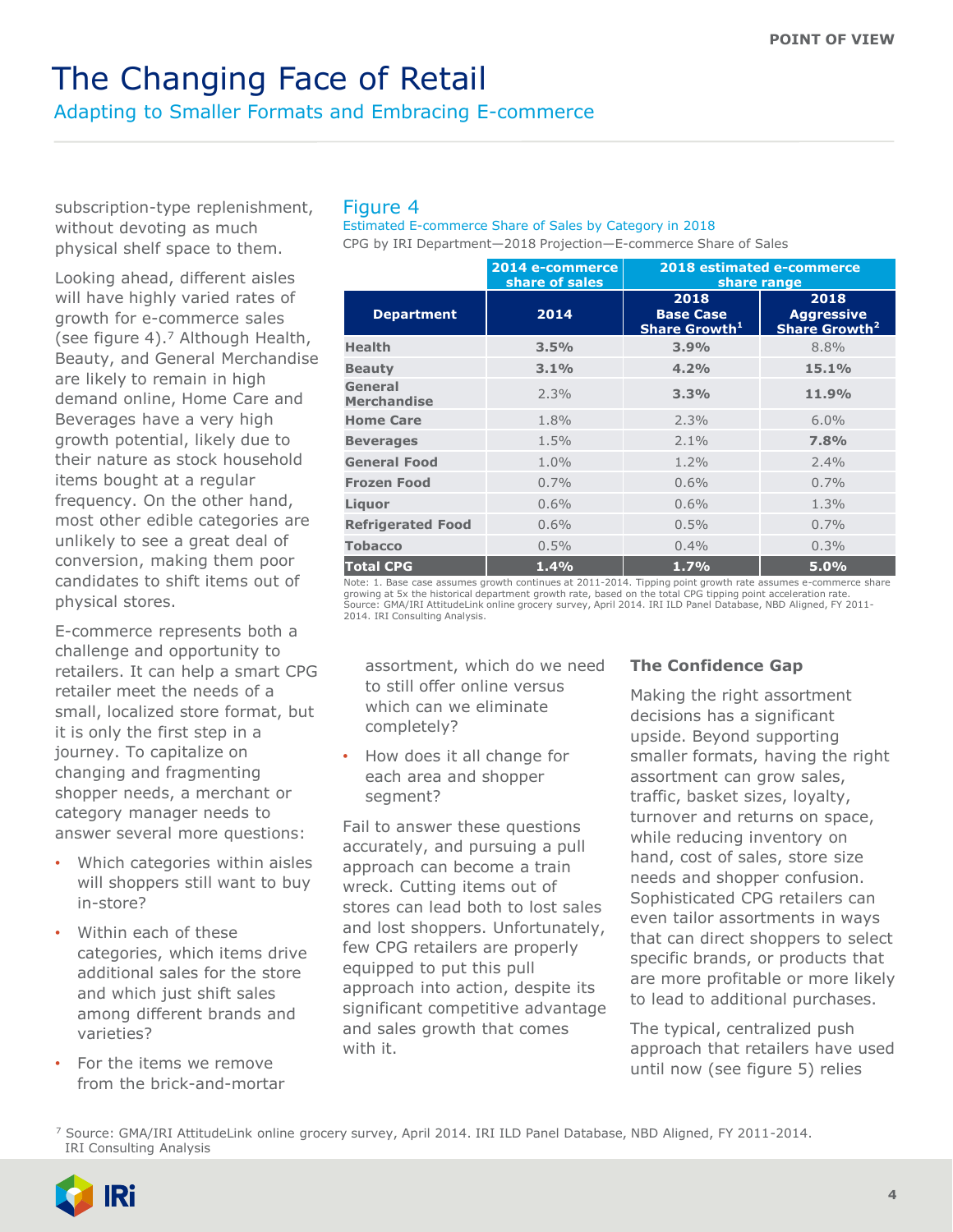Adapting to Smaller Formats and Embracing E-commerce

heavily on the assumption that store formats will remain large and shopper wants will be consistent across the majority of key movers in major aisles. Essentially, 90 percent of items are assumed to be constant across an entire footprint of larger-format stores to drive supply-chain efficiency.

The influence of granular local needs will be ascendant, expanding well past the 10 percent threshold (see figure 6). The key will be to anticipate demand. Suppliers also will enter the process sooner, the process will incorporate a review of in-store versus online trends, and historical performance is no longer taken at face value but analyzed to more deeply understand the whys behind it.

#### **Bridging the Gap**

The critical first activity for decision-makers is to assess their organization's capabilities, identify gaps and prioritize addressing these to begin their localization strategy. Fortunately, getting to a state where the pull approach is possible can be broken down into five simple steps.

#### Step 1—Look Beyond the Four Walls

The pull approach starts from the outside in. Localized needs will, almost surely, include items never before stocked in a





particular banner, and only a full view of performance across the rest of the market will provide the necessary insights. Fortunately, market research firms and data providers are able to supply this full view of the market easily, down to a very granular level.

It is critical to identify the demands of shoppers and ensure that assortments reflect these needs and drive purchasing.

To be successful without leveraging critical rest-of-market POS data, a retailer would have to sell every single product available in the market at all times. They would have needed to do so within each individual

metro area and they would have needed to shift their assortment so many times to try out as many combinations of items as possible. Obviously, no retailer can do all of those three things. Therefore, those that fail to leverage data outside of their own systems are highly likely to find information lacking when making decisions about initiatives, such as new promotions and new pricing strategies. This leads to a tendency to go the safe route rather than try new, possibly much more successful tactics.

The bright spot of e-commerce is a blind spot for many merchants. Retailers will have a basic understanding of categories performing well online or through mobile devices, but those understandings are often colored by their own biases. For example, a number of online storefronts

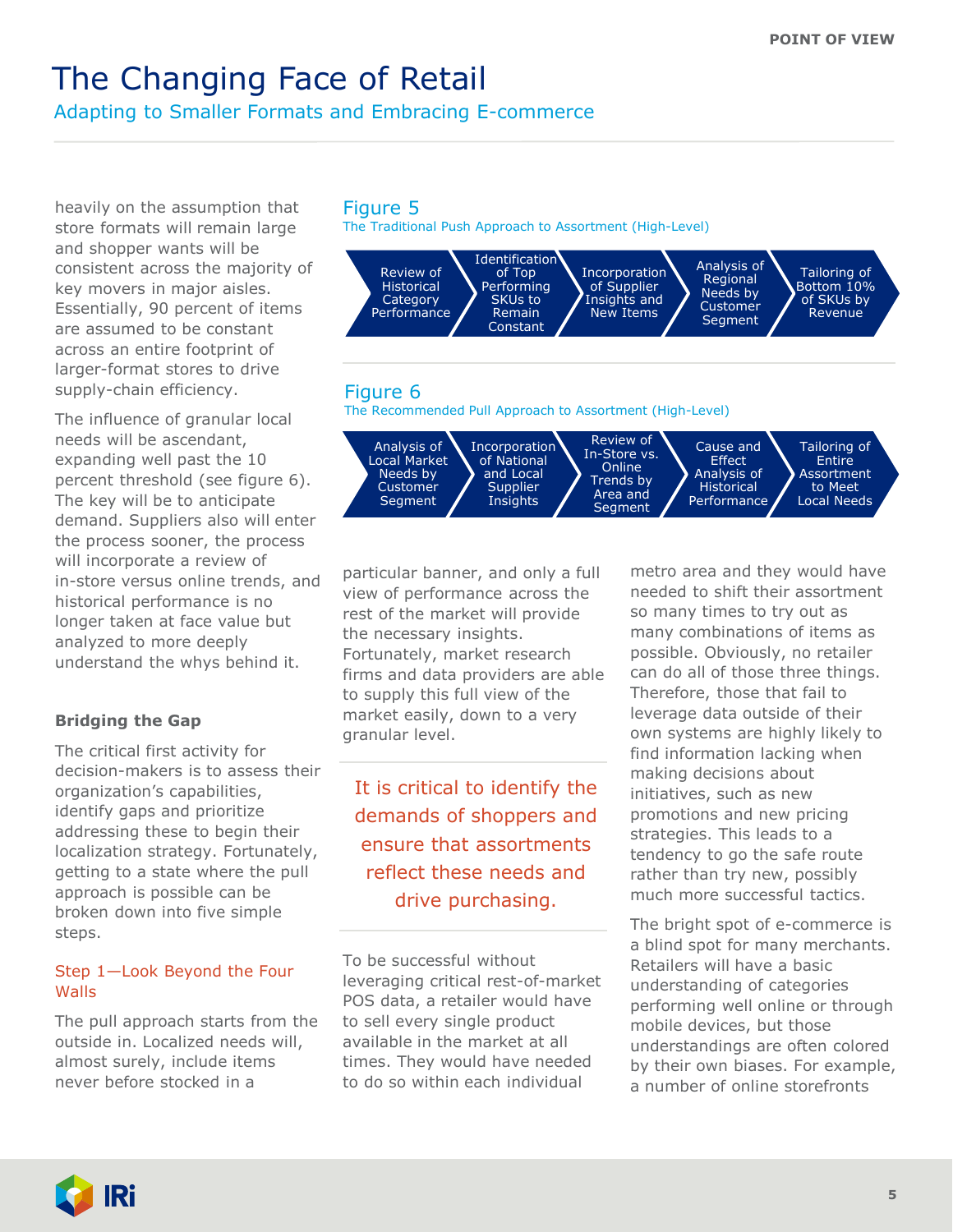Adapting to Smaller Formats and Embracing E-commerce

refused to sell bottled water online, expecting customers would be unwilling to pay shipping costs. However, this category grew online sales by more than 20 percent in the last 52 weeks, $8$  as shoppers happily purchased sparkling and mineral water much more through online vendors like AmazonFresh. The recipe for success consists of drawing inferences from outside demand and outside experience.

#### Step 2—Reassess Store Clusters

The complexity and cost of managing an individual assortment for each store can be worth it in some cases, but most CPG retailers will find that clustering stores will provide the necessary granularity.

Experience has shown that organizing clusters by shopper profiles first and geography only later is much more successful. This is especially critical for smaller-format locations, as they must stock only well-selling items to be successful.

Organizing store clusters by shopper profiles first and geography later is much more successful.

Several leading grocers and supercenters have learned this lesson well in recent years, clustering their stores to better localize the assortment of key



CPG categories. Effective store clustering by itself can improve sales by as much as 1 percent. This is before the retailer even makes the most advanced assortment planning decisions required to maximize the benefits of localization.

#### Step 3—Think Incrementally AND **Virtually**

Assortment optimization has always been based on the timetested concept of incrementally, a detailed understanding of how much in additional sales a particular product drives that is net new to the retailer, not just cannibalized from other items in the assortment. To survive, the retailer must understand the ability of each item to drive incremental category sales when it is stocked in-store. To excel, the retailer will need to understand the brick-and-mortar impact of the item, its role in

e-commerce, and whether the item should be exclusively a virtual offer. This provides the foundation for smarter decisions on how online availability supplements the physical store presence, instead of seeing online in conflict with physical stores.

Moreover, in the drive to provide convenience, some retailers have found their customers are more amenable to the option of a regular, recurring subscription and delivery service. Pet care products are a big area of opportunity, as this regularly purchased category is expected to grow its share of total ecommerce CPG spending upwards of 10 points by 2018.<sup>9</sup> To be ready to take advantage of this, a CPG retailer will need to understand which products in this broad category will best transfer to an online and/or subscriptionbased channel.

<sup>8</sup>IRI Aisle View ILD Panel data 52 weeks ending 2/22/2015 <sup>9</sup> ComScore and IRI Consulting Analysis

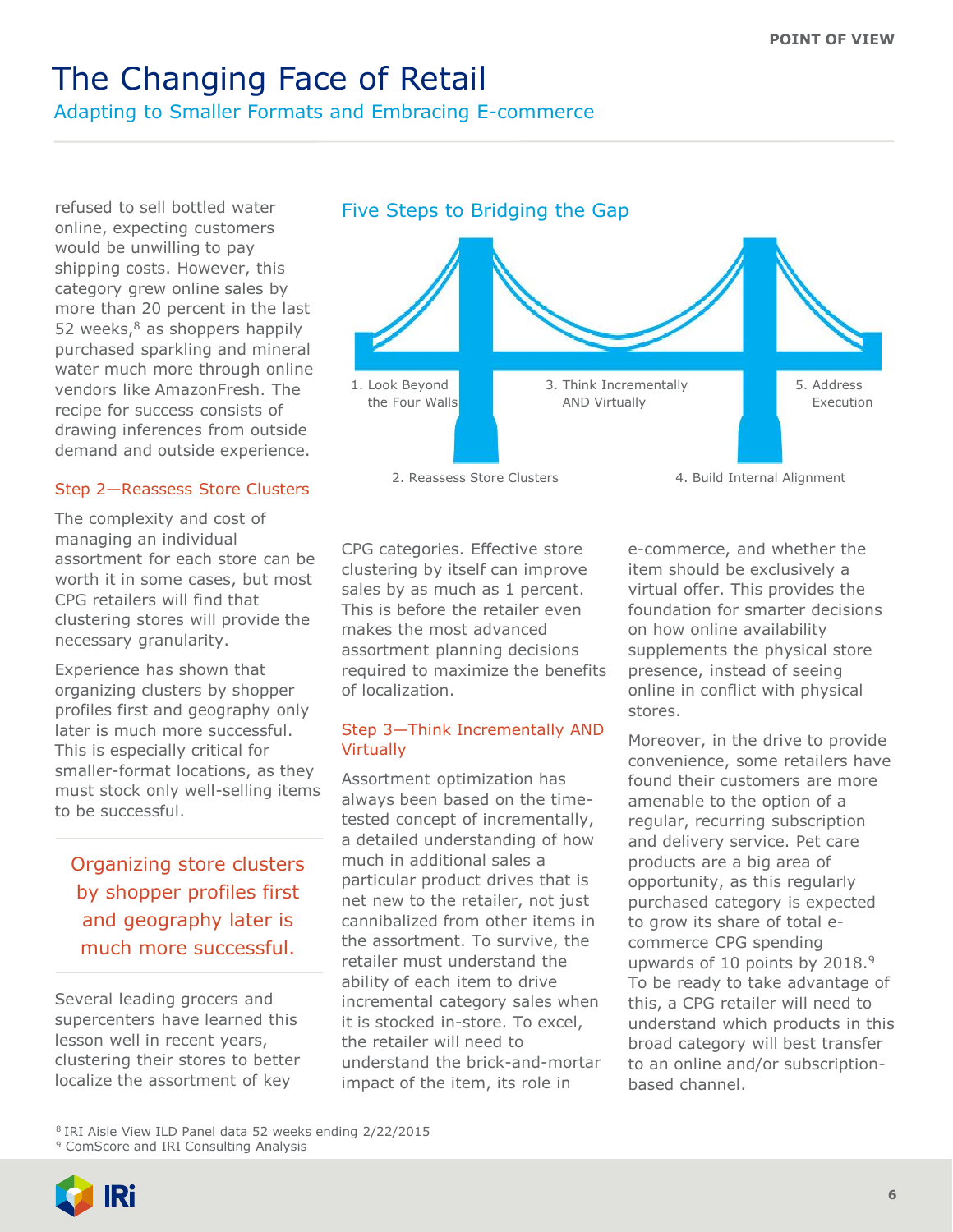Adapting to Smaller Formats and Embracing E-commerce

#### Step 4—Build Internal Alignment

The retailer should place a premium on information from the field when switching to a pull approach. Internally, the key figures to get on board and in alignment are the local store managers. They can serve as an excellent validation or sanity check on the insights coming from local data. They also will prove invaluable in executing localized assortment decisions in a way that resonates with local shopper needs. At the same time, retailers must beware that without proper engagement, these valuable resources can also have a biased, narrow view that may only reveal a partial picture of local realities. A regular cadence with local managers who are armed with data, as well as their local insights rather than ad-hoc questioning when a problem comes up, has proven successful.

Recently, a regional supermarket noticed its sales mix was substantially shifting from the canned and frozen items in the center store to the fresh categories of the perimeter, except in its largest urban area. There, the center store was similarly shrinking, but perimeter sales were staying flat. Store managers explained that for shoppers in that area, perimeter sales were always the province of small produce markets and family-run delicatessens or butchers. Armed with this

knowledge, the retailer was able to shift the assortment to better reflect purchases made at these smaller, alternative competitors, and finally was able to capture some of the growth occurring outside of its walls.

#### Step 5—Address Execution

Executing a localized assortments strategy effectively requires more and better information, more decision points, and a more strongly aligned decision process. To achieve optimal benefits, retailers must rationally cluster stores, implement a well-defined strategy and align execution.

An effective localized assortment strategy requires more and better information.

Fortunately, most retailers today have advanced assortment planning solutions that tie into their overall ERPs, and these greatly minimize the chance of errors on the back end. However, there is still the simple chance of misinterpreting the data or making the wrong decision. The safeguards for this last piece are simple: train, monitor and direct. If decision-makers have received support to build their skills, provide them with the right tools and have a process in place to flag decisions for approval when they are outside of specified thresholds.

In recent years, as a national grocer attempted to assort smaller-format stores, it found that these stores were suffering from low sales. Despite basing their assortment decisions on a very sophisticated demand simulation engine, customers were leaving the store, claiming they simply could not find enough of what they wanted to buy. The retailer was trying to use the same assortments for large-format and small-format stores. Once decision-makers created two distinct assortment strategies, one for large stores and the other for small-format stores, results improved.

#### **Conclusion**

Moving to small-format stores is inherently risky. Cut out the wrong items and customers will take their dollars elsewhere, but hesitation in reducing the items on the shelf will result in a small format that is cluttered and ineffective. Understanding the products and the channels to which demand migrates, at a very local level, and driving seamless execution will prove the key elements for success. This is only possible with the right data, solutions and processes to make localized assortments a reality, and while building capabilities in each of those areas requires investment, the returns will greatly overshadow the costs.